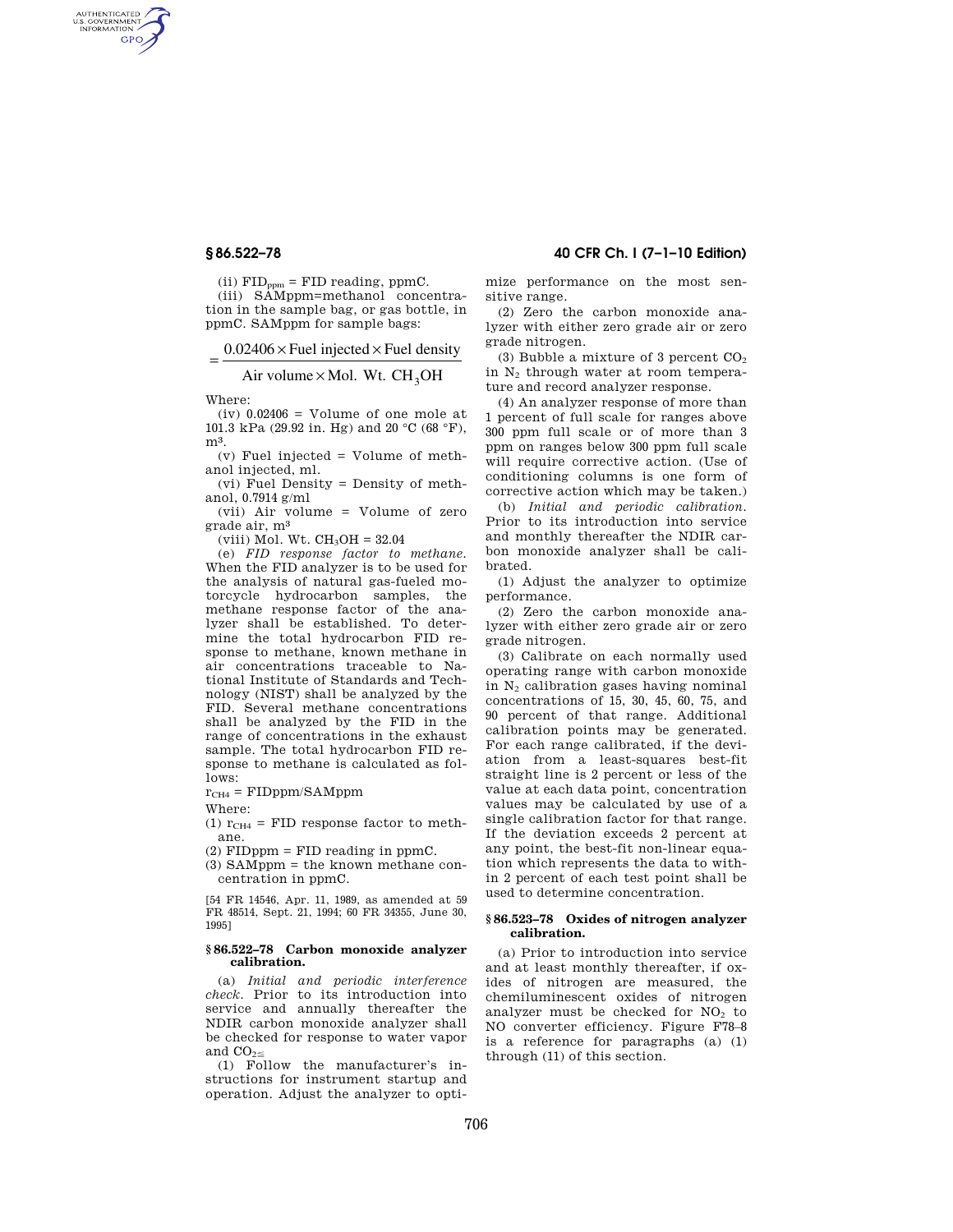# **Environmental Protection Agency § 86.523–78**



(SEE FIG F78-3 FOR SYMBOL LEGEND) FIGURE F78-8-NOx CONVERTER EFFICIENCY DETECTOR

(1) Follow the manufacturer's instructions for instrument startup and operation. Adjust the analyzer to optimize performance.

(2) Zero the oxides of nitrogen analyzer with zero grade air or zero grade nitrogen.

(3) Connect the outlet of the  $NO<sub>x</sub>$ generator to the sample inlet of the oxides of nitrogen analyzer which has been set to the most common operating range.

(4) Introduce into the  $NO<sub>x</sub>$  generator analyzer-system a NO in nitrogen  $(N_2)$ mixture with a NO concentration equal to approximately 80 percent of the most common operating range. The

NO<sup>2</sup> content of the gas mixture shall be less than 5 percent of the NO concentration.

(5) With the oxides of nitrogen analyzer in the NO mode, record the concentration of NO indicated by the analyzer.

(6) Turn on the  $NO<sub>x</sub>$  generator  $O<sub>2</sub>$  (or air) supply and adjust the  $O<sub>2</sub>$  (or air) flow rate so that the NO indicated by the analyzer is about 10 percent less than indicated in step 5. Record the concentration of NO in this NO+O<sup>2</sup> mixture.

(7) Switch the  $\rm{NO_{X}}$  generator to the generation mode and adjust the generation rate so that the NO measured on